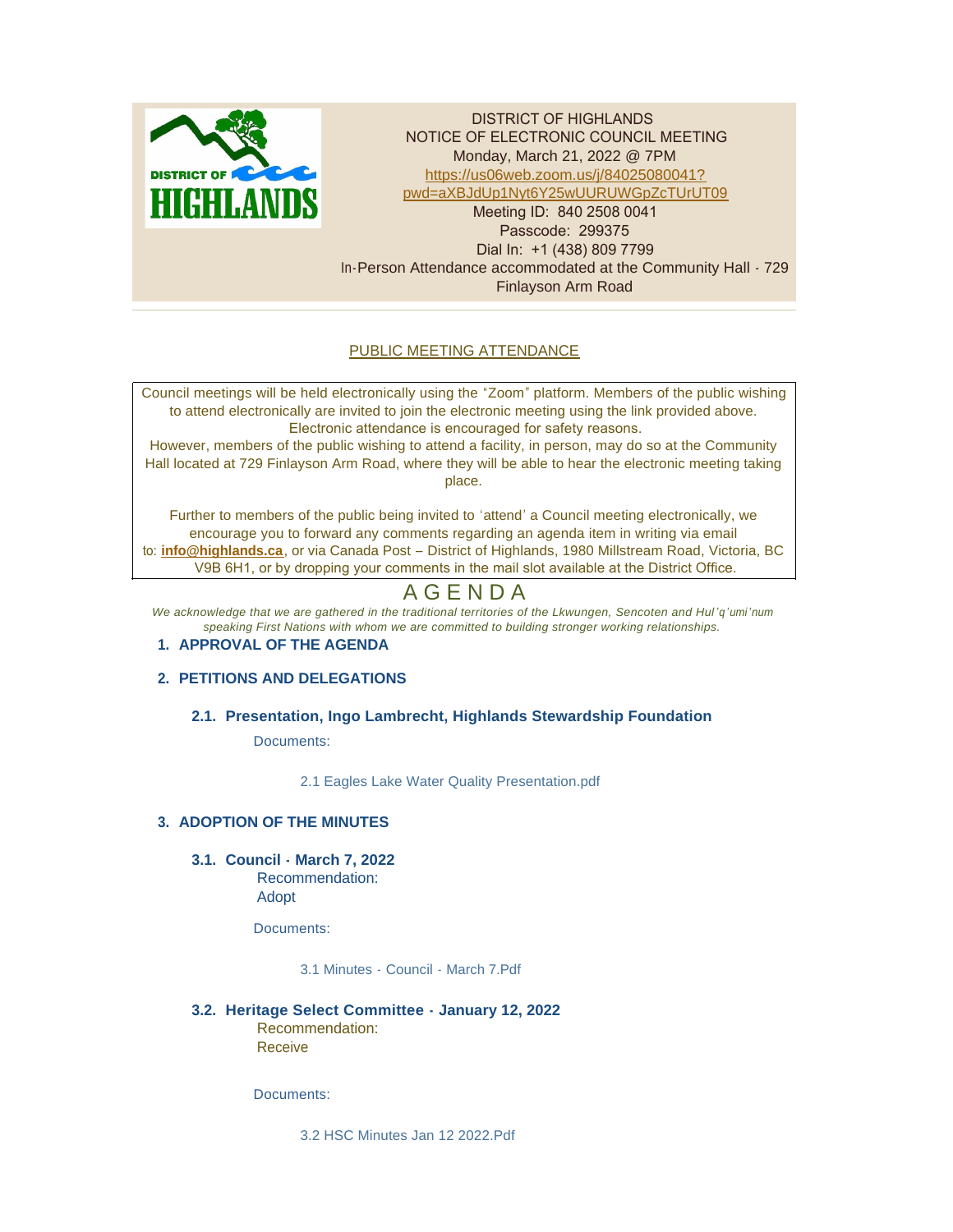# **Heritage Select Committee - February 16, 2022 3.3.**

Recommendation: Receive

Documents:

[3.3 HSC Minutes Feb 16. 2022.Pdf](https://www.highlands.ca/AgendaCenter/ViewFile/Item/7010?fileID=6677)

# **West Shore Parks & Recreation - February 10, 2022 3.4.**

Recommendation: Receive

Documents:

[3.4 Minutes - WSPRS - February 10.Pdf](https://www.highlands.ca/AgendaCenter/ViewFile/Item/7007?fileID=6678)

# **REPORTS OF COMMITTEES AND COMMISSIONS 4.**

### **Councillor Leslie Anderson 4.1.**

Heritage Select Committee, South Highlands Local Area Plan Task Force, South Western Communities Policing Advisory Committee And West Shore Parks & Recreation Society

Documents:

[4.1 Councillor Anderson Update.pdf](https://www.highlands.ca/AgendaCenter/ViewFile/Item/7019?fileID=6681)

# **Councillor Ann Baird 4.2.**

CRD Climate Action Committee And CRD Housing Trust Fund Commission

### **Councillor Gord Baird 4.3.**

CRD Regional Water Supply Commission, CRD JDF Water Distribution Commission And Sustainable Land Use Select Committee

### **Councillor Marcie McLean 4.4.**

Coexisting With Carnivores Alliance And Greater Victoria Family Court And Youth Justice Committee

### **Councillor Karel Roessingh 4.5.**

Capital Region Emergency Services Telecommunications, CRD Arts And Greater Victoria Public Library Board

# **4.6. Councillor Rose Stanton**

Emergency Planning Committee, Intermunicipal Committee on Disability Issues And Social Sustainability Select Committee

#### **Mayor's Report 4.7.**

Documents:

[4.7 Mayors Report -](https://www.highlands.ca/AgendaCenter/ViewFile/Item/7008?fileID=6682) March 21.Pdf

### **RATIFICATION OF COMMITTEE RECOMMENDATIONS 5.**

**Committee Of The Whole - March 14, 2022 5.1. RE: SOUTH HIGHLANDS LOCAL AREA PLAN**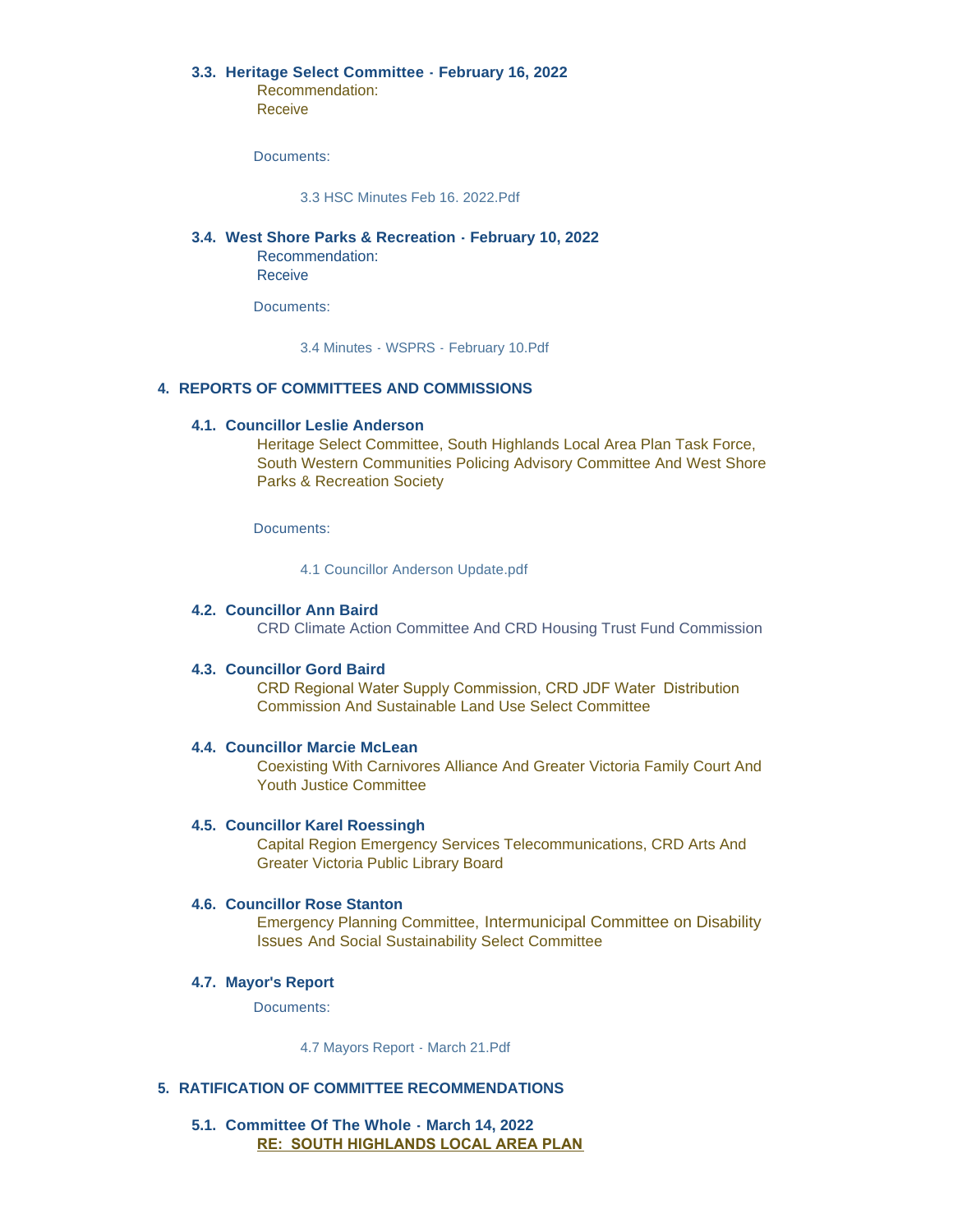### **Recommendation:**

That Land Use Option 2 – "Low Impact Development" Be Selected For The Millstream Industrial Park Property As High Level Policy Direction For Early Local Area Plan Drafting Purposes.

# **Recommendation:**

That Land Use Option 1 – "No New Development" Be Selected For The Millstream Meadows Property As High Level Policy Direction For Early Local Area Plan Drafting Purposes.

#### **Recommendation:**

That Land Use Option 1 – "No New Development" Be Selected For The OK-Industries Property As High Level Policy Direction For Early Local Area Plan Drafting Purposes.

# **Recommendation:**

That Land Use Option 2 – "Low Impact Development" Be Selected For The M3- Zoned Portion Of The GFL Property As High Level Policy Direction For Early Local Area Plan Drafting Purposes;

And That Land Use Option 1 –"No New Development" Be Selected For The GB2-Zoned Portion Of The GFL Property, As High Level Policy Direction For Early Local Area Plan Drafting Purposes.

Documents:

[5.1 Recommendations From CoTW -](https://www.highlands.ca/AgendaCenter/ViewFile/Item/7009?fileID=6683) March 14.Pdf

#### **INTRODUCTION OF LATE ITEMS 6.**

#### **UNFINISHED BUSINESS 7.**

# **CORRESPONDENCE 8.**

# **Correspondence, District Of Saanich, March 15, 2022 8.1. RE: MVA PILOT PROJECT UPDATE**

Documents:

#### [8.1 MVA Pilot Project Update\\_Saanich.pdf](https://www.highlands.ca/AgendaCenter/ViewFile/Item/7011?fileID=6684)

# **Correspondence, Cathy Peters, March 8, 2022 8.2. RE: PRESENTATION TO FEDERAL JUSTICE COMMITTEE**

Documents:

[8.2 Presentation To Federal Justice Committee - Cathy Peters.pdf](https://www.highlands.ca/AgendaCenter/ViewFile/Item/7012?fileID=6685)

### **Correspondence, Village Of New Denver, March 14, 2022 8.3. RE: SUPPORT FOR UKRAINE**

Documents:

[8.3 Support For Ukraine - New Denver.pdf](https://www.highlands.ca/AgendaCenter/ViewFile/Item/7013?fileID=6686)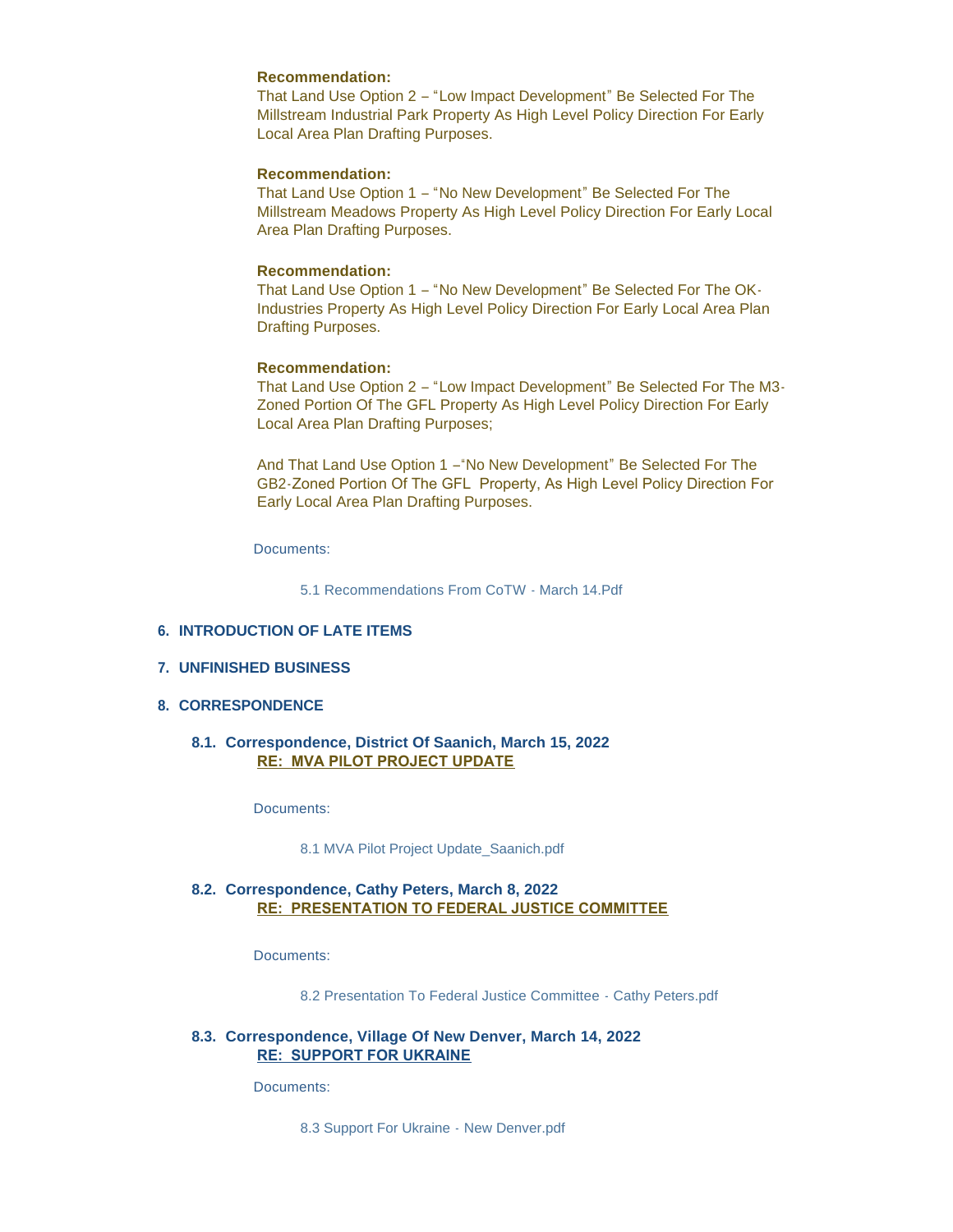# **Correspondence, City Of Abbotsford, March 10, 2022 8.4. RE: SUPPPORT FOR RESOLUTION - BUILD BACK BETTER FUNDING**

Documents:

[8.4 Support For Resolution - Building Back Better Funding - Abbotsford.pdf](https://www.highlands.ca/AgendaCenter/ViewFile/Item/7014?fileID=6687)

# **Correspondence, City Of Terrace, March 14, 2022 8.5. RE: NCLGA 2022 RESOLUTION - PROLIFIC OFFENDERS**

Documents:

[8.5 NCLGA 2022 Resolution - Prolific Offenders - Terrace.pdf](https://www.highlands.ca/AgendaCenter/ViewFile/Item/7015?fileID=6688)

# **Correspondence, RE: Item 5.1, Mel Sangha, March 21, 2022 8.6. RE: RATIFICATION OF COMMITTEE OF THE WHOLE – MARCH 14, 2022; SOUTH HIGHLANDS LOCAL AREA PLAN**

Documents:

[8.6 Ratification Of CoTW -](https://www.highlands.ca/AgendaCenter/ViewFile/Item/7020?fileID=6692) SHLAP - M Sangha.pdf

### **BYLAWS 9.**

#### **RE: SEWER FEES BYLAW - 2022 9.1.**

Recommendation:

That "Sewer User Fees And Certain Sewer User Requirements And Regulations For The Rivers Crossing Area At 1150 Bear Mountain Parkway Bylaw 373, 2015, Amendment No. 6, Bylaw 434, 2022" Be Adopted.

Documents:

9.1 434 - [Sewer Amendment Bylaw.pdf](https://www.highlands.ca/AgendaCenter/ViewFile/Item/7016?fileID=6689)

#### **NEW BUSINESS 10.**

# **Report, Chief Administrative Officer, March 15, 2022 10.1.**

### **RE: GRANT APPLICATION - ACTIVE TRANSPORTATION FUND - BIKE LANES**

#### Recommendation:

That Staff Be Authorized To Submit An Application To The Federal Government Active Transportation Fund And Execute A Funding Agreement, If Approved, For Implementing A Shared Use Lane Along Millstream Road At An Estimated Overall Cost Of \$56,000, And That The District's Portion Be Included In The Financial Plan.

Documents:

[10.1 Grant Federal Active Trans Fund -](https://www.highlands.ca/AgendaCenter/ViewFile/Item/7017?fileID=6690) Bike Lanes.pdf

#### **Report, Municipal Planner, March 16, 2022 10.2.**

# **RE: GROUNDWATER WORK PLAN - WATER BUDGET STUDY** Recommendation:

That Staff Be Directed To Report Back To Council On Priority Projects From The Water Budget Study In Context With The Overarching Groundwater Protection Implementation And Work Plan Prior To 2023 Budget Discussions,